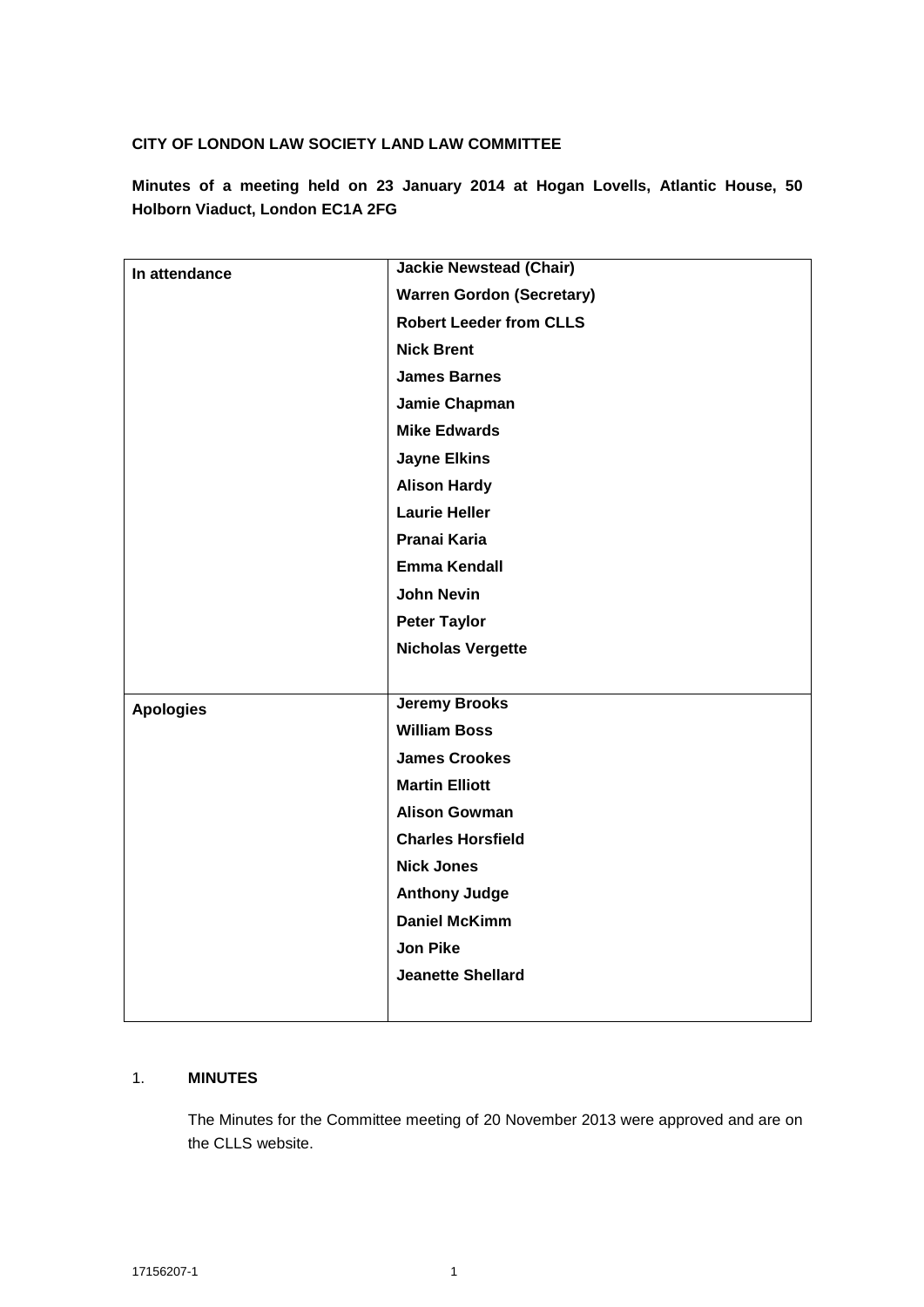# 2. **PROTOCOL FOR DISCHARGING MORTGAGES IN COMMERCIAL PROPERTY TRANSACTIONS**

The Protocol has been added to the Committee's page of the CLLS website. The Association of Property Lenders will be asked to add a link to the Protocol on their website. Anthony Judge has kindly written an Estates Gazette article on the Protocol. The Committee thanked Anthony in particular for his work on this project. The Committee was asked to obtain feedback on the Protocol and there will be a discussion at the May 2014 meeting on initial experiences with the Protocol.

### 3. **LEASE INSURANCE CLAUSES PROJECT**

The insurance clauses for a rack rent commercial lease produced by the Committee's sub-group are now in final form and will be added to the Committee's page of the CLLS website. Many thanks in particular to Nick Brent and Laurie Heller, as well as Bill Gloyn and Ray Robinson, for their work on these clauses.

#### 4. **PRE-PACKS PROJECT**

The British Property Federation's proposed survey on pre-packs (administration) was sent to the Committee for its comments and any feedback should be provided to the Chair. The *Game* decision is awaited shortly and this may impact on the type of questions that will be asked of the BPF's members.

#### 5. **CERTIFICATE OF TITLE**

The Committee decided for the time being not to pursue a possible project with the CLLS Construction Law committee to produce an annex to the certificate of title for construction documentation.

The Committee remains keen on producing a standard form overlay or wrapper for the certificate. The Clifford Chance wrapper was considered to be a sensible starting point. This would be considered at the meeting on 27 January of the Committee sub-group tasked with producing the wrapper. The sub-group comprises Daniel McKimm, Peter Taylor, Mike Edwards, John Nevin, Jeanette Shellard, Nicholas Vergette and Warren Gordon.

There was a discussion about the purpose of the wrapper. It was considered that the primary purpose was to provide comfort to the recipient of the wrapper that it will not be prejudiced by relying on the report on title to which the wrapper relates. The recipient would have received nothing more if it had the benefit of the certificate itself. The point was made that the relevant "Company" would still have to give the relevant confirmations for the purposes of the wrapper.

The discussion broadened out into how the certificate could be improved from a valuation perspective. It was acknowledged that the certificate was not ideal as a management tool, but the banks still insisted on the use of the certificate. This is perhaps where a wrapper may be helpful taking as the starting point a report that could be used for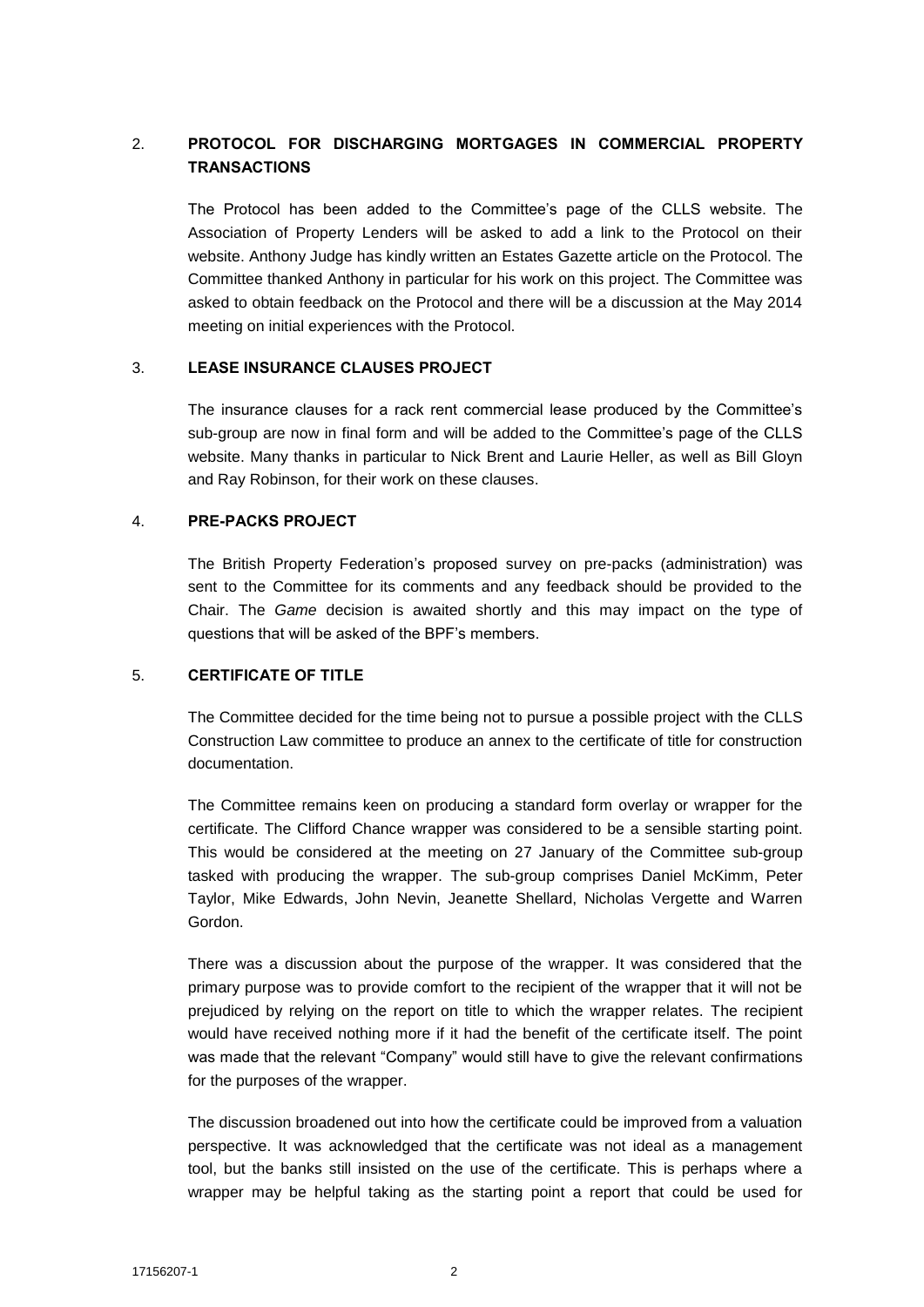management purposes and using the wrapper, in effect, to turn the report into the certificate which will assure the banks.

The certificate-related issues discussed included:

- Dealing with more than one addressee, a commonly encountered scenario;
- The certificate in the context of deal rooms and the impact of having seen documents in a deal room on the ability to rely on the certificate;
- Increasing requests for certifying firm to produce PI information. Query whether such disclosure impacts on the validity of the cover;
- The way the certificate caters for corporate (share) sales and disclosure by the "Company". It was considered that the certificate does not comfortably cater for such a transaction and in a future edition of the certificate or as a separate project the current clause 4 should be reviewed to ascertain how it can better cater for a sale of shares in the Company that would normally give the confirmations, but of course the buyer of the shares will not be suing the Company that it has just acquired;
- The possibility of attaching plans as an appendix or annexe.

# 6. **DRAFTING FOR COMMUNITY INFRASTRUCTURE LEVY IN PROPERTY DOCUMENTATION**

The drafting for the Community infrastructure levy considered at the meeting was thought to be helpful. A 1-2 page explanatory note will be added and the drafting will be added to the Committee's page on the CLLS website in due course. The Chair of the CLLS Planning and Environmental Law committee will be sent the drafting and note.

On the subject of documents on the CLLS website, Robert was asked to ascertain whether the disclaimer against liability could be made more prominent on each page.

# 7. **CONSULTATION ON EXTENSION OF LAND REGISTRY POWERS TO COVER LOCAL LAND CHARGES -** [https://www.gov.uk/government/consultations/land-registry](https://www.gov.uk/government/consultations/land-registry-wider-powers-and-local-land-charges)[wider-powers-and-local-land-charges](https://www.gov.uk/government/consultations/land-registry-wider-powers-and-local-land-charges)

The Committee was concerned about the impact on resourcing at the Land Registry of it having to take on the local land charges function when its resourcing is already stretched. Will it save any time for the public and professionals when the CON29 forms still need to be dealt with by local authorities? Will the interaction between the Land Registry and relevant local authority simply add further administration and increase the chance of error?

### 8. **AOB**

The Committee was reminded that the more tenant-friendly commercial rent arrears recovery (replacement for distress) launches 6 April 2014.